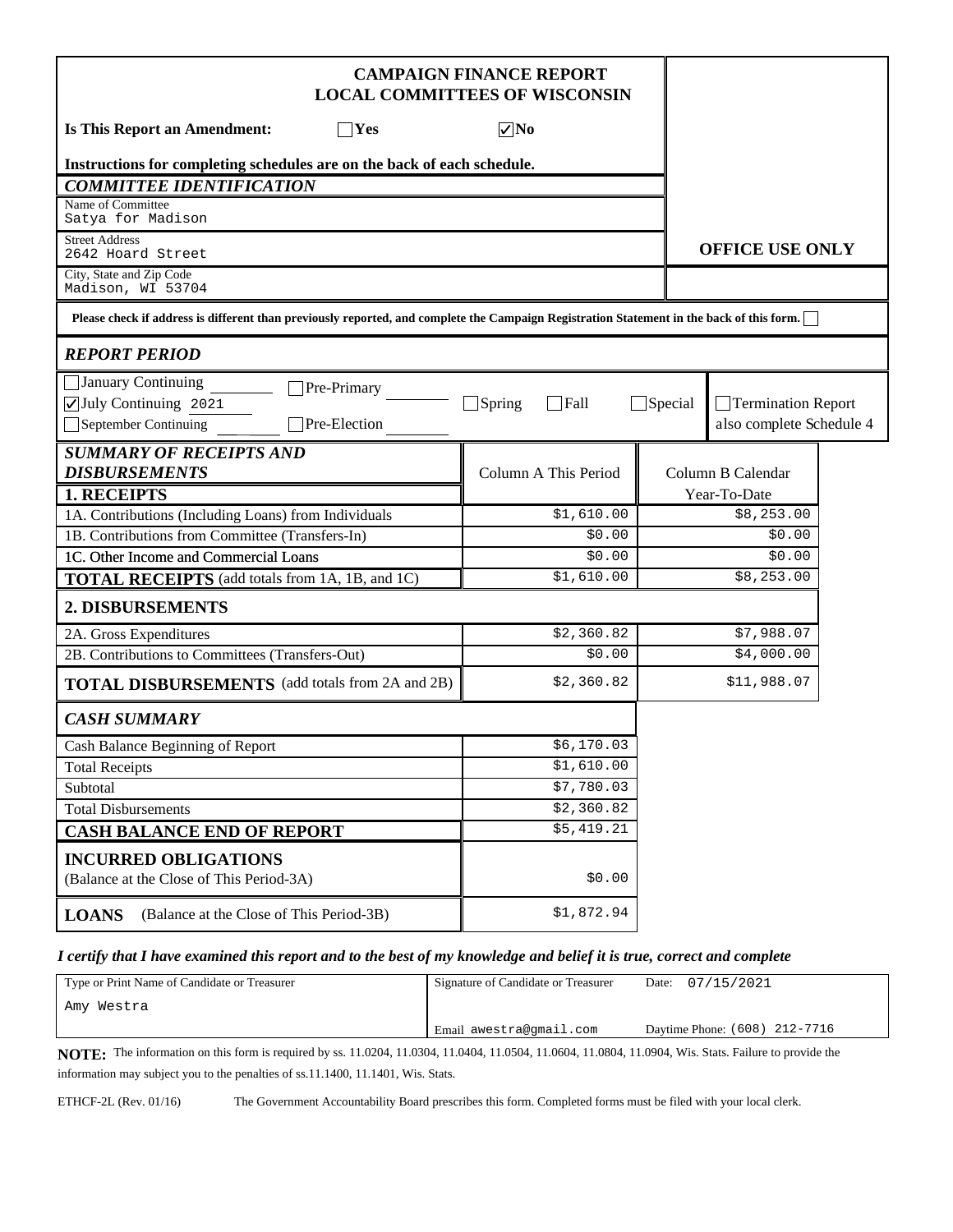Page 2 of 15

Complete Committee Name Satya for Madison

Date | Full Name, Mailing Address and Zip Code of Contributor Check if: | In-Kind Loan | Conduit - Ethics ID# Occupation (if year-to-date total exceeds \$200) | Amount of **Contribution** Y-T-D Total 02/07/2021 Madison, WI 53704 Barbara Arnold 525 Dapin Rd Contributor Type: Individual Contribution Type: Monetary \$25.00 \$125.00 Date | Full Name, Mailing Address and Zip Code of Contributor Check if:  $\Box$  In-Kind Loan  $\Box$  Conduit - Ethics ID# Occupation (if year-to-date total exceeds \$200) | Amount of **Contribution** Y-T-D Total 03/14/2021 Marie N. Barroquillo 307 Glenthistle Ct Madison, WI 53705 Contributor Type: Individual Contribution Type: Monetary Not Employed \$250.00 \$250.00 Date | Full Name, Mailing Address and Zip Code of Contributor Check if: | In-Kind | Loan | Conduit - Ethics ID# Occupation (if year-to-date total exceeds \$200) | Amount of Contribution Y-T-D Total 02/07/2021 Thomas Gobel 309 W Johnson St Apt 930 Madison, WI 53703 Contributor Type: Individual Contribution Type: Monetary \$100.00 \$100.00 Date | Full Name, Mailing Address and Zip Code of Contributor Check if: | In-Kind Loan | Conduit - Ethics ID# Occupation (if year-to-date total exceeds \$200) | Amount of Contribution Y-T-D Total 01/31/2021 Mary Harrington 4209 Veith Ave Madison, WI 53704 Contributor Type: Individual Contribution Type: Monetary  $$100.00$   $$100.00$ Instructions for completing schedules are on the back of each schedule.

| \$475.00   | SUBTOTAL ITEMIZED CONTRIBUTIONS THIS PAGE     |
|------------|-----------------------------------------------|
| \$1,610.00 | TOTAL ITEMIZED CONTRIBUTIONS                  |
| \$0.00     | TOTAL ANONYMOUS CONTRIBUTIONS \$10 OR LESS    |
| \$1,610.00 | TOTAL CONTRIBUTIONS RECEIVED FROM INDIVIDUALS |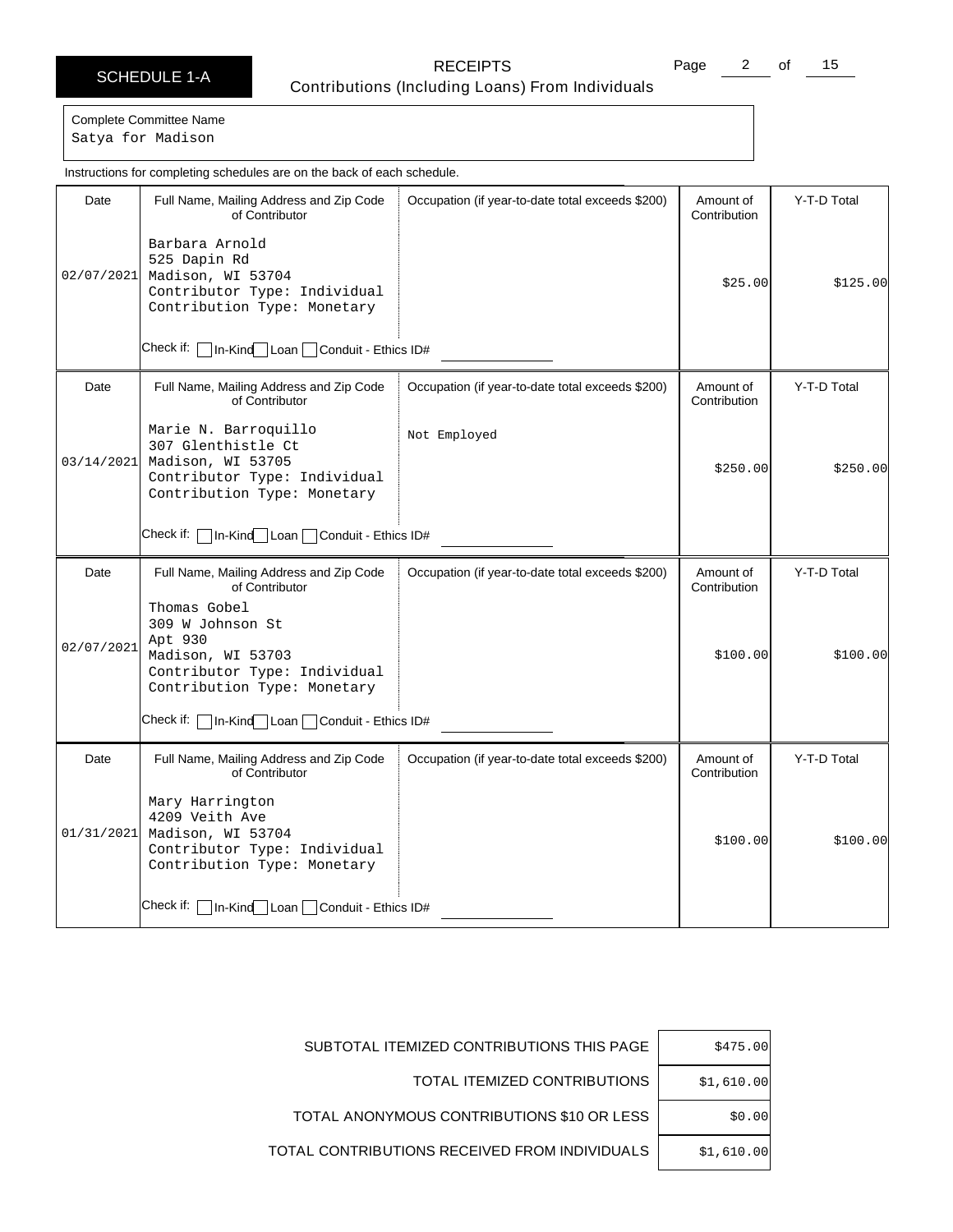Page 3 of 15

Complete Committee Name Satya for Madison

Date | Full Name, Mailing Address and Zip Code of Contributor Check if: | In-Kind Loan | Conduit - Ethics ID# Occupation (if year-to-date total exceeds \$200) | Amount of **Contribution** Y-T-D Total 03/07/2021 Ithaca, NY 14850 Jill Kellner 1321 Ellis Hollow Rd Contributor Type: Individual Contribution Type: Monetary \$25.00 \$25.00 Date | Full Name, Mailing Address and Zip Code of Contributor Check if:  $\Box$  In-Kind Loan  $\Box$  Conduit - Ethics ID# Occupation (if year-to-date total exceeds \$200) | Amount of **Contribution** Y-T-D Total 01/31/2021 Andrew Love 659 E 900 S Salt Lake City, UT 84105 Contributor Type: Individual Contribution Type: Monetary Brand Security \$50.00 \$900.00 Date | Full Name, Mailing Address and Zip Code of Contributor Check if: | In-Kind | Loan | Conduit - Ethics ID# Occupation (if year-to-date total exceeds \$200) | Amount of Contribution Y-T-D Total 02/28/2021 Andrew Love 659 E 900 S Salt Lake City, UT 84105 Contributor Type: Individual Contribution Type: Monetary Brand Security \$50.00 \$900.00 Date | Full Name, Mailing Address and Zip Code of Contributor Check if: | In-Kind Loan | Conduit - Ethics ID# Occupation (if year-to-date total exceeds \$200) | Amount of **Contribution** Y-T-D Total 03/28/2021 Andrew Love 659 E 900 S Salt Lake City, UT 84105 Contributor Type: Individual Contribution Type: Monetary Brand Security \$50.00 \$900.00 Instructions for completing schedules are on the back of each schedule.

| \$175.00   | SUBTOTAL ITEMIZED CONTRIBUTIONS THIS PAGE     |
|------------|-----------------------------------------------|
| \$1,610.00 | TOTAL ITEMIZED CONTRIBUTIONS                  |
| \$0.00     | TOTAL ANONYMOUS CONTRIBUTIONS \$10 OR LESS    |
| \$1,610.00 | TOTAL CONTRIBUTIONS RECEIVED FROM INDIVIDUALS |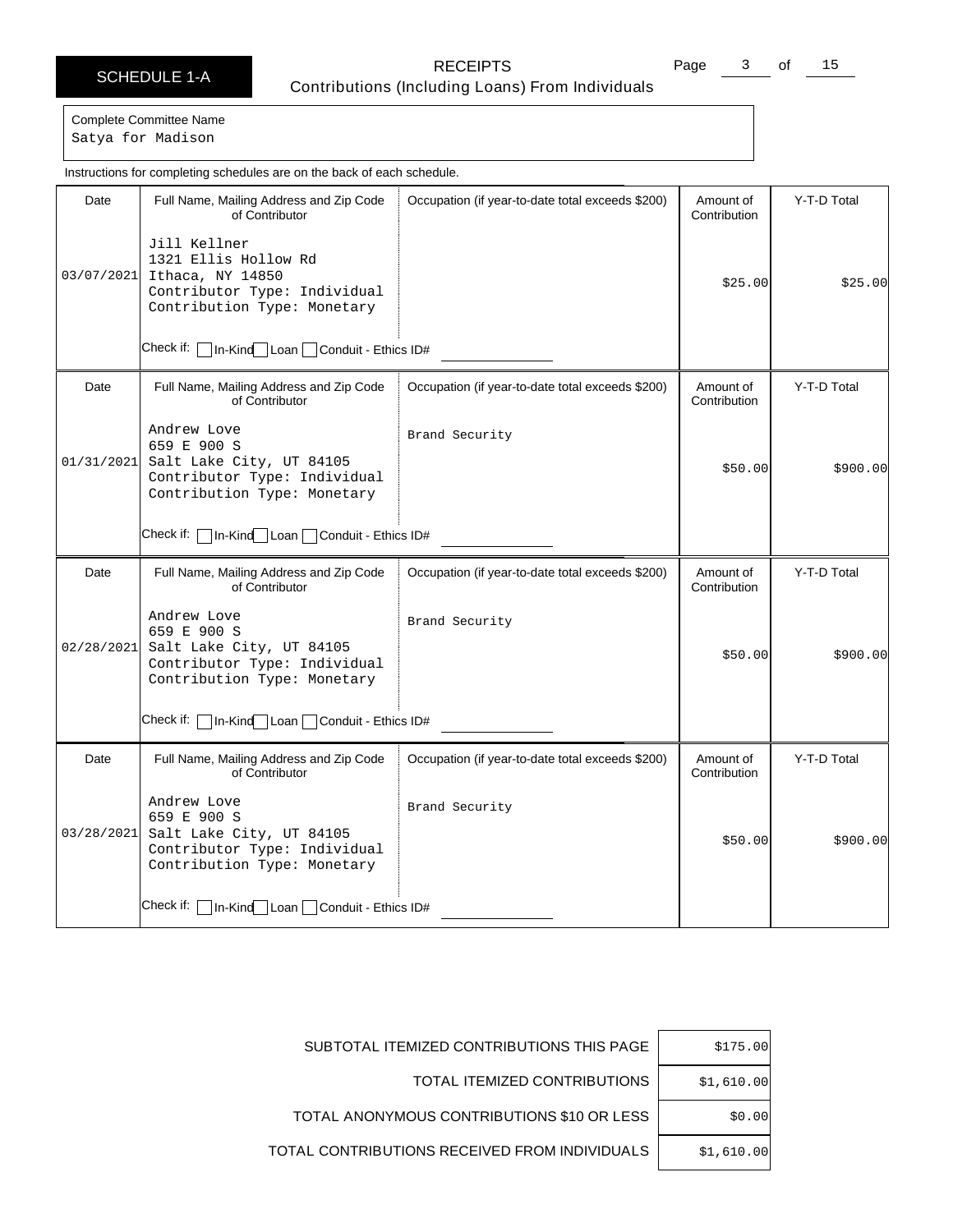Page 4 of 15

Complete Committee Name Satya for Madison

Date | Full Name, Mailing Address and Zip Code of Contributor Check if: | In-Kind Loan | Conduit - Ethics ID# Occupation (if year-to-date total exceeds \$200) | Amount of **Contribution** Y-T-D Total 05/02/2021 Salt Lake City, UT 84105 Andrew Love 659 E 900 S Contributor Type: Individual Contribution Type: Monetary Brand Security \$50.00 \$900.00 Date | Full Name, Mailing Address and Zip Code of Contributor Check if:  $\Box$  In-Kind Loan  $\Box$  Conduit - Ethics ID# Occupation (if year-to-date total exceeds \$200) | Amount of **Contribution** Y-T-D Total 05/30/2021 Andrew Love 659 E 900 S Salt Lake City, UT 84105 Contributor Type: Individual Contribution Type: Monetary Brand Security \$50.00 \$900.00 Date | Full Name, Mailing Address and Zip Code of Contributor Check if: | In-Kind | Loan | Conduit - Ethics ID# Occupation (if year-to-date total exceeds \$200) | Amount of Contribution Y-T-D Total 06/30/2021 Andrew Love 659 E 900 S Salt Lake City, UT 84105 Contributor Type: Individual Contribution Type: Monetary Brand Security \$50.00 \$900.00 Date | Full Name, Mailing Address and Zip Code of Contributor Check if: | In-Kind Loan | Conduit - Ethics ID# Occupation (if year-to-date total exceeds \$200) | Amount of **Contribution** Y-T-D Total 03/07/2021 Fitchburg, WI 53711 John Matthews 5726 Kilkenny Pl Contributor Type: Individual Contribution Type: Monetary  $$25.00$   $$25.00$ Instructions for completing schedules are on the back of each schedule.

| \$175.00   | SUBTOTAL ITEMIZED CONTRIBUTIONS THIS PAGE     |
|------------|-----------------------------------------------|
| \$1,610.00 | TOTAL ITEMIZED CONTRIBUTIONS                  |
| \$0.00     | TOTAL ANONYMOUS CONTRIBUTIONS \$10 OR LESS    |
| \$1,610.00 | TOTAL CONTRIBUTIONS RECEIVED FROM INDIVIDUALS |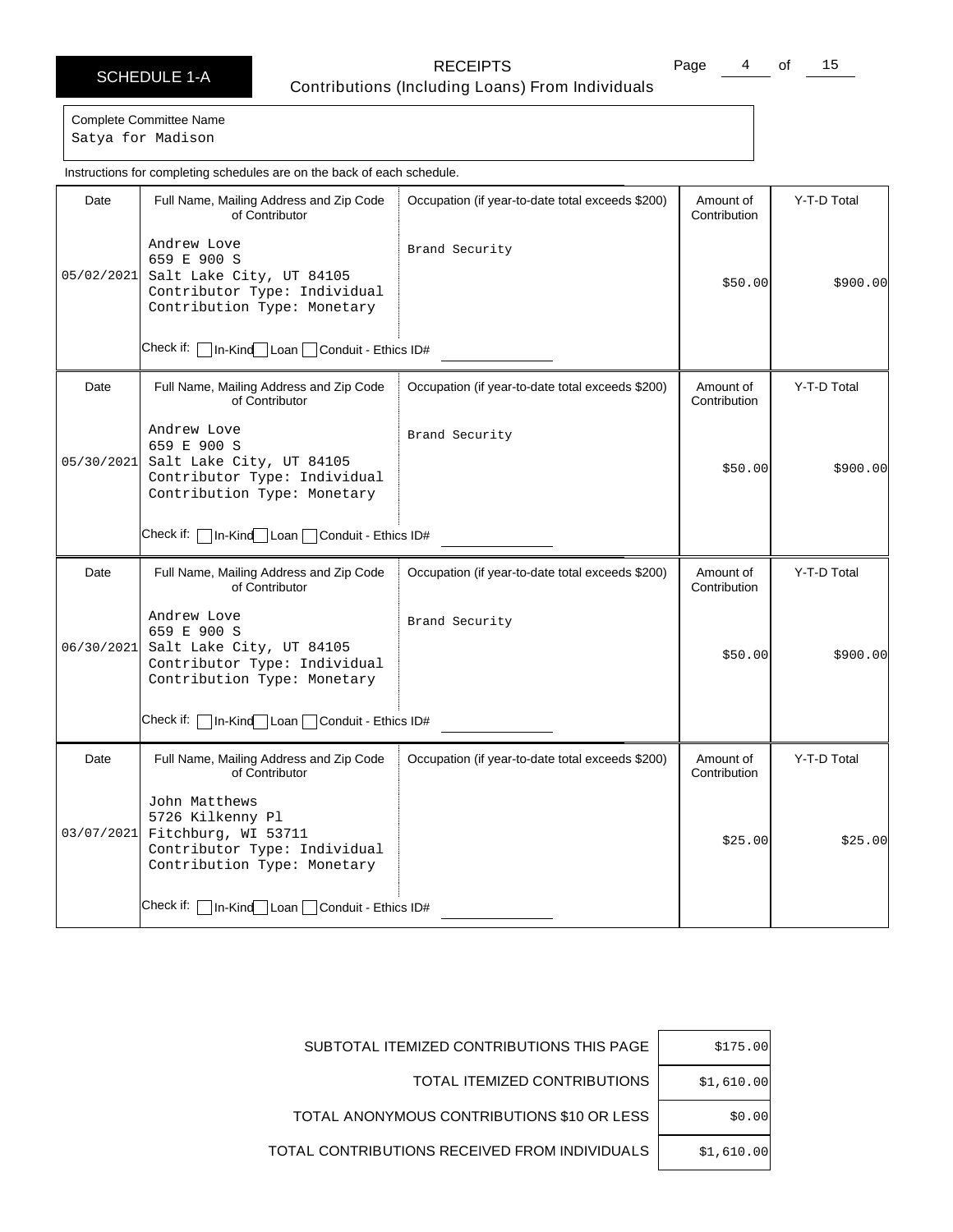Page 5 of 15

Complete Committee Name Satya for Madison

Date | Full Name, Mailing Address and Zip Code of Contributor Check if: | In-Kind Loan | Conduit - Ethics ID# Occupation (if year-to-date total exceeds \$200) | Amount of **Contribution** Y-T-D Total 02/21/2021 Greeley, CO 80634 Kay Mehl 3535 W Wagon Trail Rd Contributor Type: Individual Contribution Type: Monetary Not Employed \$100.00 \$300.00 Date | Full Name, Mailing Address and Zip Code of Contributor Check if:  $\Box$  In-Kind Loan  $\Box$  Conduit - Ethics ID# Occupation (if year-to-date total exceeds \$200) | Amount of Contribution Y-T-D Total 04/18/2021 Paul Schilling 713 Amnicon Trl Madison, WI 53718 Contributor Type: Individual Contribution Type: Monetary President  $$250.00$   $$250.00$ Date | Full Name, Mailing Address and Zip Code of Contributor Check if: | In-Kind | Loan | Conduit - Ethics ID# Occupation (if year-to-date total exceeds \$200) | Amount of Contribution Y-T-D Total 01/08/2021 Kathleen Schlagel 6666 Odana Rd Madison, WI 53719 Contributor Type: Individual Contribution Type: Monetary Homemaker \$35.00 \$455.00 Date | Full Name, Mailing Address and Zip Code of Contributor Check if: | In-Kind Loan | Conduit - Ethics ID# Occupation (if year-to-date total exceeds \$200) | Amount of Contribution Y-T-D Total 03/07/2021 Debra Shore 9232 Avers Ave Evanston, IL 60203 Contributor Type: Individual Contribution Type: Monetary Commissioner  $$250.00$   $$250.00$ Instructions for completing schedules are on the back of each schedule.

| \$635.00   | SUBTOTAL ITEMIZED CONTRIBUTIONS THIS PAGE     |
|------------|-----------------------------------------------|
| \$1,610.00 | TOTAL ITEMIZED CONTRIBUTIONS                  |
| \$0.00     | TOTAL ANONYMOUS CONTRIBUTIONS \$10 OR LESS    |
| \$1,610.00 | TOTAL CONTRIBUTIONS RECEIVED FROM INDIVIDUALS |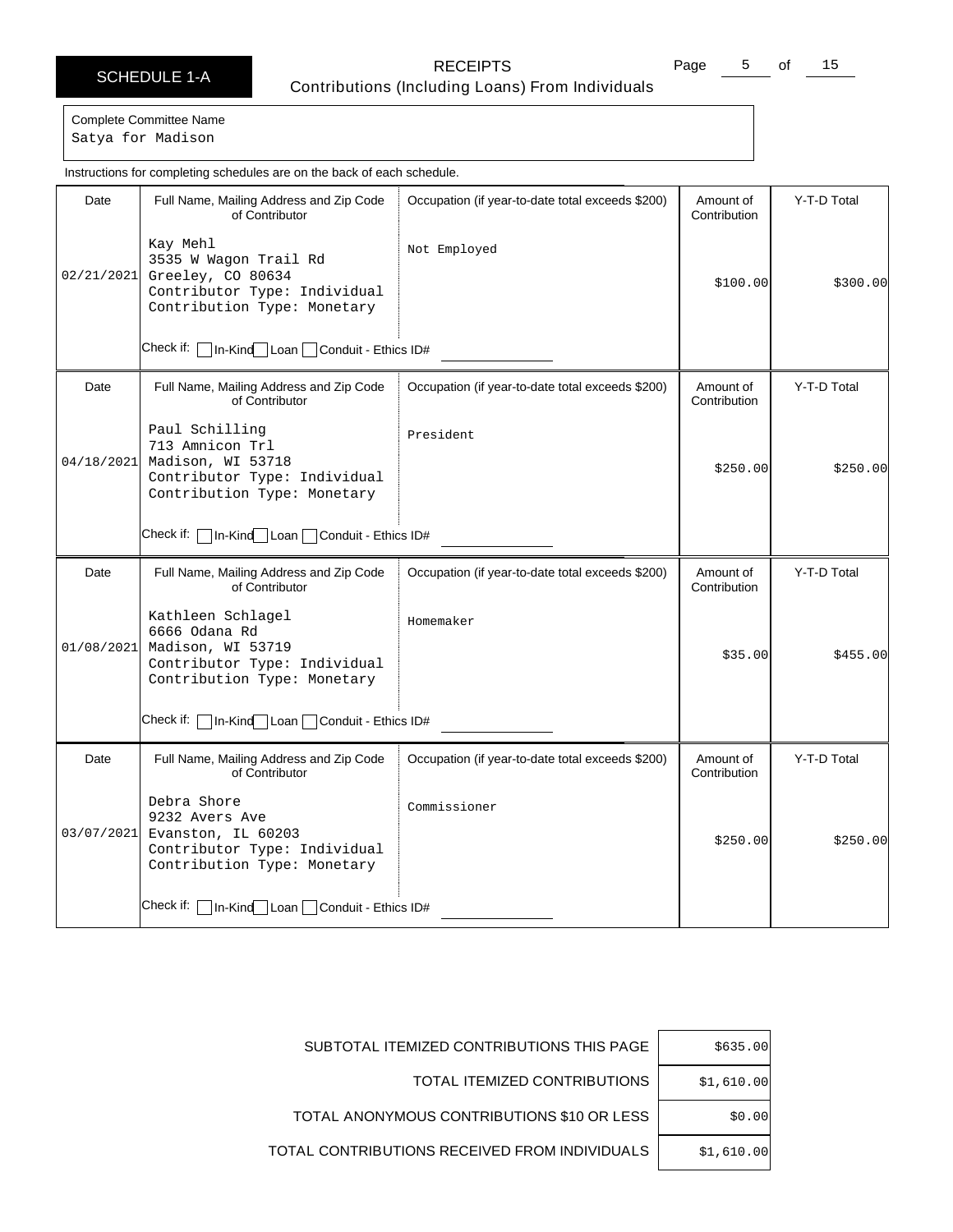Page 6 of 15

Satya for Madison

Date | Full Name, Mailing Address and Zip Code of Contributor Check if: In-Kind Loan Conduit - Ethics ID# Occupation (if year-to-date total exceeds \$200) | Amount of Contribution Y-T-D Total 03/07/2021 Chad Speight 5000 Wallace Ave Monona, WI 53716 Contributor Type: Individual Contribution Type: Monetary \$100.00 \$100.00 Date | Full Name, Mailing Address and Zip Code of Contributor Check if: | In-Kind Loan | Conduit - Ethics ID# Occupation (if year-to-date total exceeds \$200) | Amount of Contribution Y-T-D Total 01/31/2021 Karen von Huene 1010 Wimbleton Way Waunakee, WI 53597 Contributor Type: Individual Contribution Type: Monetary \$50.00 \$50.00 Instructions for completing schedules are on the back of each schedule.

| SUBTOTAL ITEMIZED CONTRIBUTIONS THIS PAGE     | \$150.00   |
|-----------------------------------------------|------------|
| TOTAL ITEMIZED CONTRIBUTIONS                  | \$1.610.00 |
| TOTAL ANONYMOUS CONTRIBUTIONS \$10 OR LESS    | \$0.00     |
| TOTAL CONTRIBUTIONS RECEIVED FROM INDIVIDUALS | \$1,610.00 |

# Complete Committee Name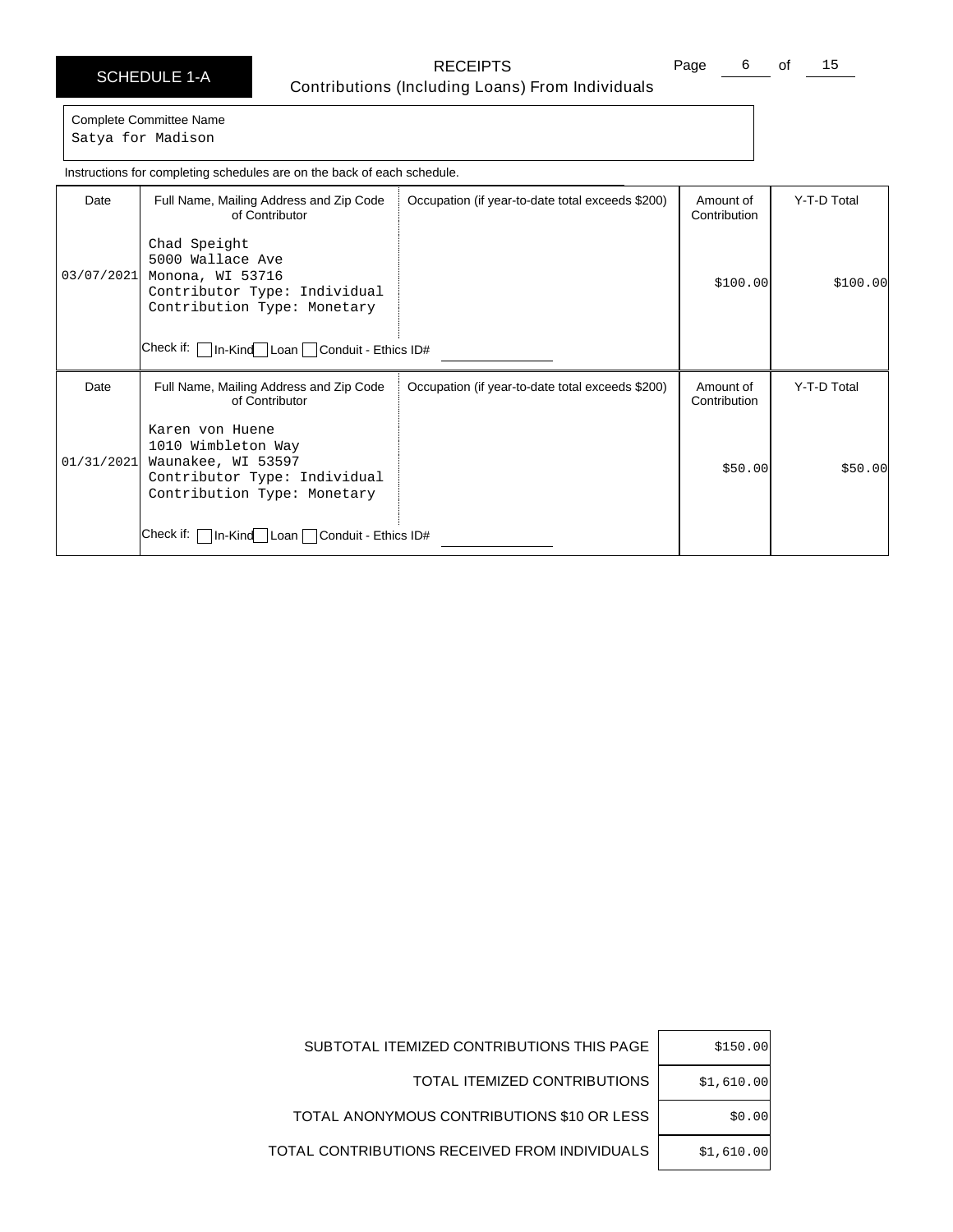#### DISBURSEMENTS Gross Expenditures

Page 7 of 15

| Satya for Madison  | Complete Committee Name                                                                                                                                                                                                                                                                 |                                                 |                  |
|--------------------|-----------------------------------------------------------------------------------------------------------------------------------------------------------------------------------------------------------------------------------------------------------------------------------------|-------------------------------------------------|------------------|
| Date<br>01/31/2021 | Full Name, Mailing Address and Zip Code of<br>Person or Business to Whom Payment is Made<br>ActBlue Non-Federal<br>PO Box 441146<br>West Somerville, MA 02144<br>Payee Type: Business<br>Expense Category: Monetary<br>Expense Purpose: Credit Card Fees<br>Check if:<br>In-Kind Offset | Specific Purpose of Expenditure<br>Bank Charges | Amount<br>\$7.91 |
| Date<br>02/07/2021 | Full Name, Mailing Address and Zip Code of<br>Person or Business to Whom Payment is Made<br>ActBlue Non-Federal<br>PO Box 441146<br>West Somerville, MA 02144<br>Payee Type: Business<br>Expense Category: Monetary<br>Expense Purpose: Credit Card Fees<br>Check if:<br>In-Kind Offset | Specific Purpose of Expenditure<br>Bank Charges | Amount<br>\$4.94 |
| Date<br>02/21/2021 | Full Name, Mailing Address and Zip Code of<br>Person or Business to Whom Payment is Made<br>ActBlue Non-Federal<br>PO Box 441146<br>West Somerville, MA 02144<br>Payee Type: Business<br>Expense Category: Monetary<br>Expense Purpose: Credit Card Fees<br>Check if:<br>In-Kind Offset | Specific Purpose of Expenditure<br>Bank Charges | Amount<br>\$3.95 |

SUBTOTAL ITEMIZED EXPENDITURES THIS PAGE | \$16.80

TOTAL ITEMIZED EXPENDITURES | \$2,360.82

TOTAL UNITEMIZED EXPENDITURES | \$0.00

TOTAL EXPENDITURES | \$2,360.82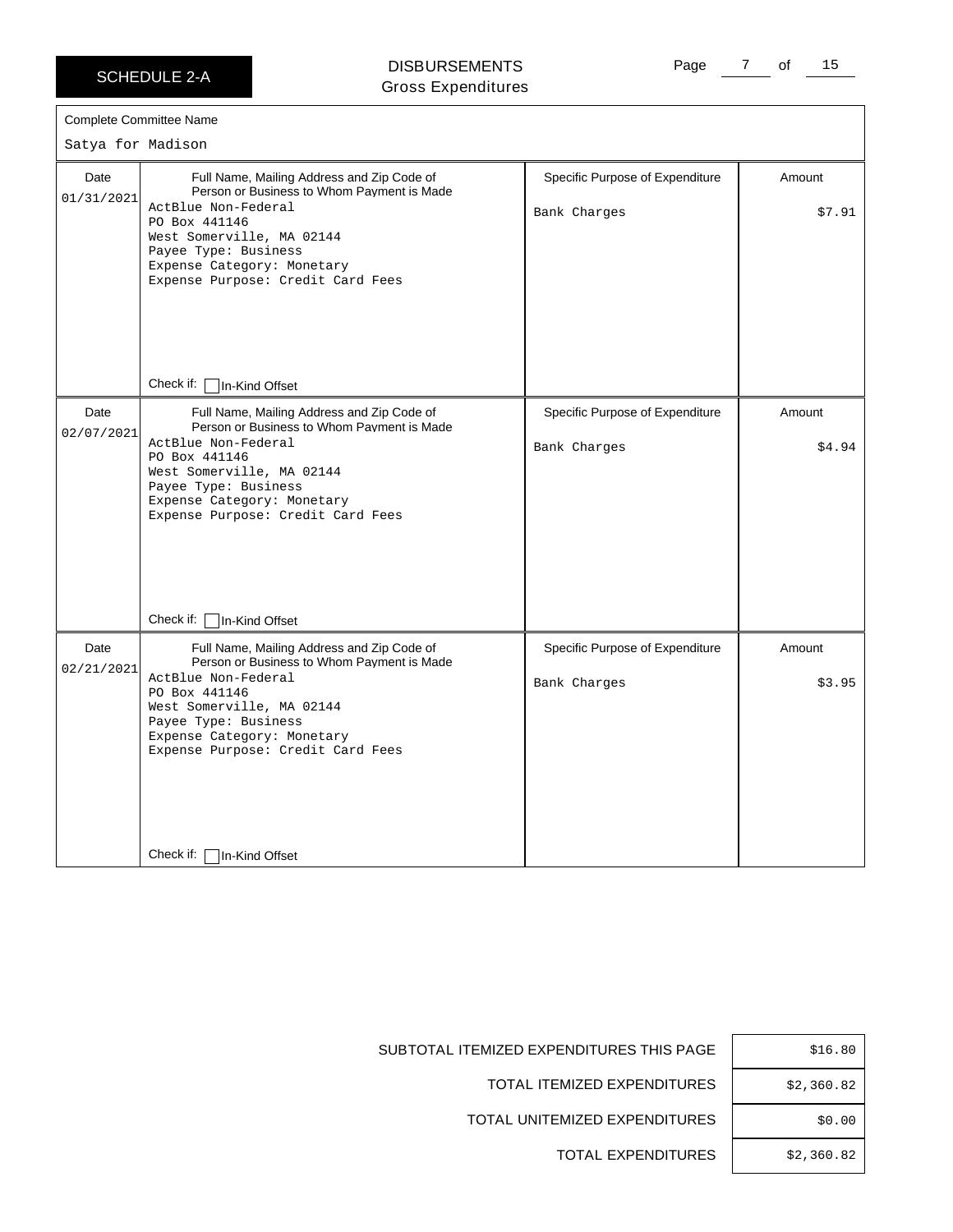#### DISBURSEMENTS Gross Expenditures

Page 8 of 15

|                    | Complete Committee Name                                                                                                                                                                                                                                                                 |                                                 |                   |
|--------------------|-----------------------------------------------------------------------------------------------------------------------------------------------------------------------------------------------------------------------------------------------------------------------------------------|-------------------------------------------------|-------------------|
| Satya for Madison  |                                                                                                                                                                                                                                                                                         |                                                 |                   |
| Date<br>02/28/2021 | Full Name, Mailing Address and Zip Code of<br>Person or Business to Whom Payment is Made<br>ActBlue Non-Federal<br>PO Box 441146<br>West Somerville, MA 02144<br>Payee Type: Business<br>Expense Category: Monetary<br>Expense Purpose: Credit Card Fees<br>Check if:<br>In-Kind Offset | Specific Purpose of Expenditure<br>Bank Charges | Amount<br>\$1.98  |
| Date<br>03/07/2021 | Full Name, Mailing Address and Zip Code of<br>Person or Business to Whom Payment is Made<br>ActBlue Non-Federal<br>PO Box 441146<br>West Somerville, MA 02144<br>Payee Type: Business<br>Expense Category: Monetary<br>Expense Purpose: Credit Card Fees<br>Check if:<br>In-Kind Offset | Specific Purpose of Expenditure<br>Bank Charges | Amount<br>\$15.81 |
| Date<br>03/14/2021 | Full Name, Mailing Address and Zip Code of<br>Person or Business to Whom Payment is Made<br>ActBlue Non-Federal<br>PO Box 441146<br>West Somerville, MA 02144<br>Payee Type: Business<br>Expense Category: Monetary<br>Expense Purpose: Credit Card Fees<br>Check if:<br>In-Kind Offset | Specific Purpose of Expenditure<br>Bank Charges | Amount<br>\$9.88  |

| \$27.67    |
|------------|
| \$2,360.82 |
| \$0.00     |
| \$2,360.82 |

SUBTOTAL ITEMIZED EXPENDITURES THIS PAGE

TOTAL ITEMIZED EXPENDITURES

TOTAL UNITEMIZED EXPENDITURES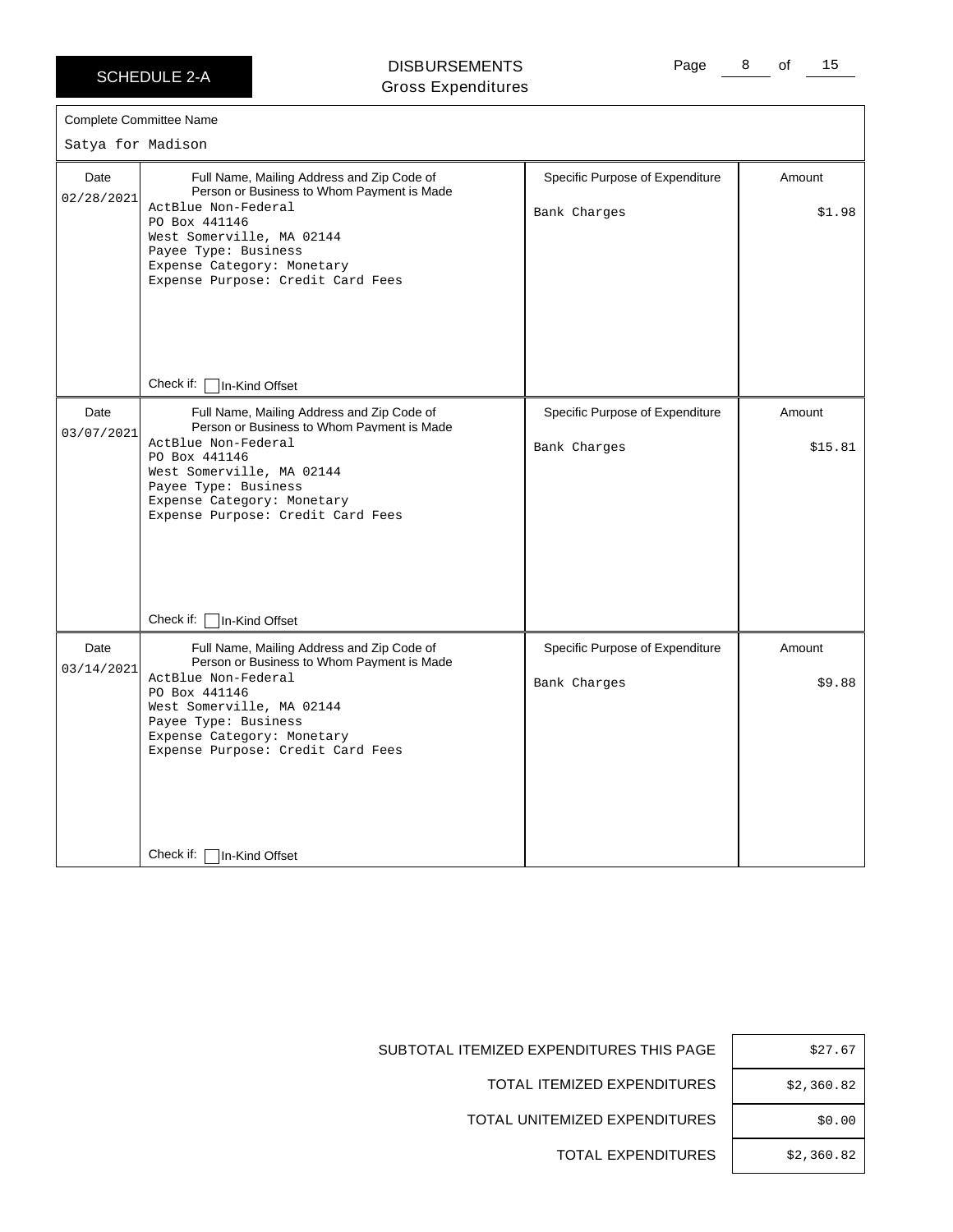$\Gamma$ 

## DISBURSEMENTS Gross Expenditures

Page 9 of 15

|                    | Complete Committee Name                                                                                                                                                                                                                                                                              |                                                 |                  |
|--------------------|------------------------------------------------------------------------------------------------------------------------------------------------------------------------------------------------------------------------------------------------------------------------------------------------------|-------------------------------------------------|------------------|
| Satya for Madison  |                                                                                                                                                                                                                                                                                                      |                                                 |                  |
| Date<br>03/28/2021 | Full Name, Mailing Address and Zip Code of<br>Person or Business to Whom Payment is Made<br>ActBlue Non-Federal<br>PO Box 441146<br>West Somerville, MA 02144<br>Payee Type: Business<br>Expense Category: Monetary<br>Expense Purpose: Credit Card Fees                                             | Specific Purpose of Expenditure<br>Bank Charges | Amount<br>\$1.98 |
|                    | Check if:<br>In-Kind Offset                                                                                                                                                                                                                                                                          |                                                 |                  |
| Date<br>05/02/2021 | Full Name, Mailing Address and Zip Code of<br>Person or Business to Whom Payment is Made<br>ActBlue Non-Federal<br>PO Box 441146<br>West Somerville, MA 02144<br>Payee Type: Business<br>Expense Category: Monetary<br>Expense Purpose: Credit Card Fees                                             | Specific Purpose of Expenditure<br>Bank Charges | Amount<br>\$1.98 |
| Date<br>05/30/2021 | Check if:<br>In-Kind Offset<br>Full Name, Mailing Address and Zip Code of<br>Person or Business to Whom Payment is Made<br>ActBlue Non-Federal<br>PO Box 441146<br>West Somerville, MA 02144<br>Payee Type: Business<br>Expense Category: Monetary<br>Expense Purpose: Credit Card Fees<br>Check if: | Specific Purpose of Expenditure<br>Bank Charges | Amount<br>\$1.98 |
|                    | In-Kind Offset                                                                                                                                                                                                                                                                                       |                                                 |                  |

| HIS PAGE | \$5.94     |
|----------|------------|
| IDITURES | \$2,360.82 |
| IDITURES | \$0.00     |
| IDITURES | \$2.360.82 |

SUBTOTAL ITEMIZED EXPENDITURES TH

TOTAL ITEMIZED EXPEN

TOTAL UNITEMIZED EXPEN

TOTAL EXPENDITURES \$2,360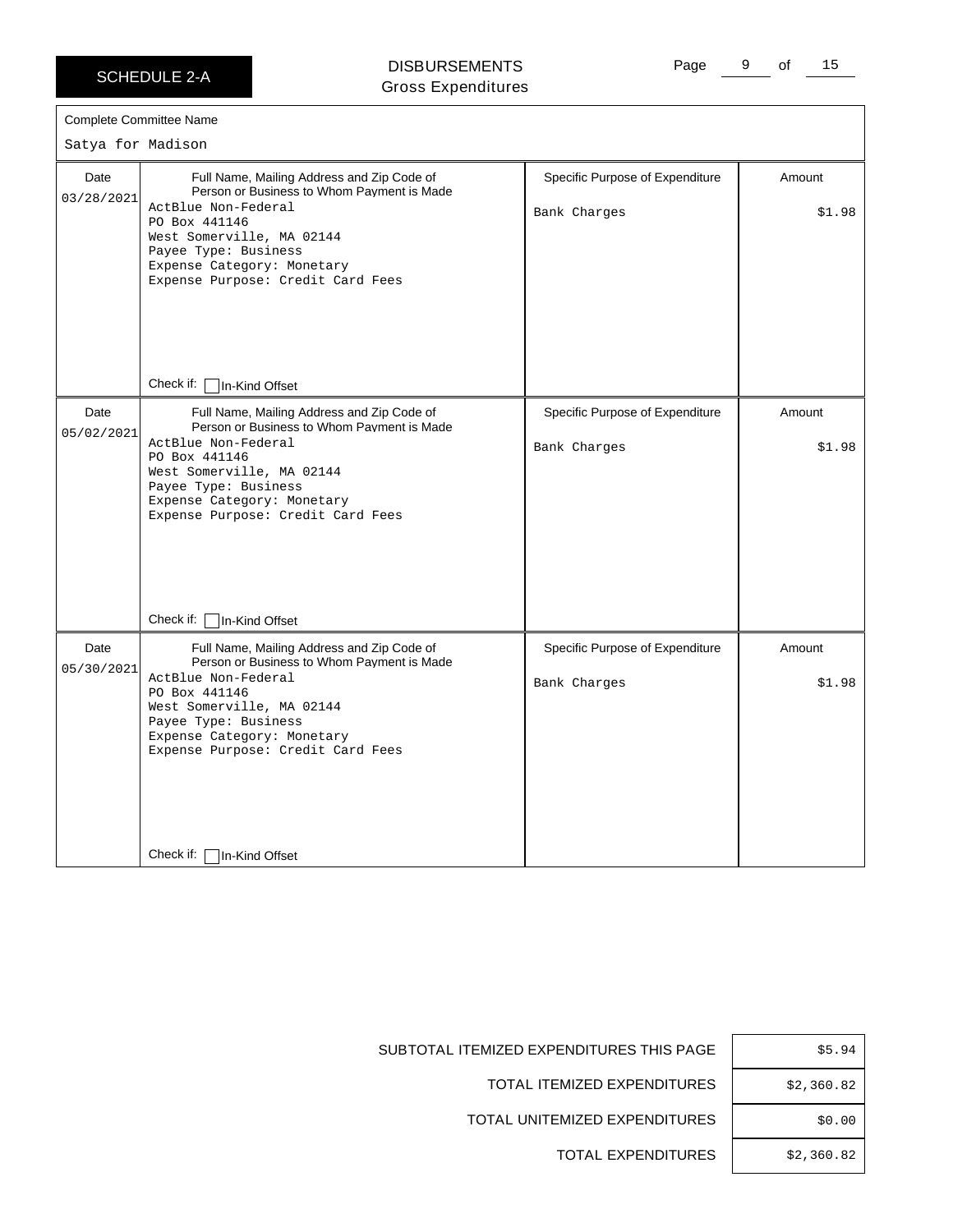#### DISBURSEMENTS Gross Expenditures

Page 10 of 15

| Satya for Madison  |                                                                                                                                                                                                                                                                       |                                                      |                    |
|--------------------|-----------------------------------------------------------------------------------------------------------------------------------------------------------------------------------------------------------------------------------------------------------------------|------------------------------------------------------|--------------------|
| Date<br>06/30/2021 | Full Name, Mailing Address and Zip Code of<br>Person or Business to Whom Payment is Made<br>ActBlue Non-Federal<br>PO Box 441146<br>West Somerville, MA 02144<br>Payee Type: Business<br>Expense Category: Monetary<br>Expense Purpose: Credit Card Fees              | Specific Purpose of Expenditure<br>Bank Charges      | Amount<br>\$1.98   |
|                    | Check if: $\lceil$<br>In-Kind Offset                                                                                                                                                                                                                                  |                                                      |                    |
| Date<br>03/30/2021 | Full Name, Mailing Address and Zip Code of<br>Person or Business to Whom Payment is Made<br>City of Madison Parking<br>215 Martin Luther King Jr Blvd<br>Madison, WI 53703<br>Payee Type: Business<br>Expense Category: Monetary<br>Expense Purpose: Staff - Parking  | Specific Purpose of Expenditure<br>Parking           | Amount<br>\$2.75   |
|                    | Check if:<br>In-Kind Offset                                                                                                                                                                                                                                           |                                                      |                    |
| Date<br>02/10/2021 | Full Name, Mailing Address and Zip Code of<br>Person or Business to Whom Payment is Made<br>NGP Van, Inc.<br>1445 New York Ave NW<br>Ste 200<br>Washington, DC 20005<br>Payee Type: Business<br>Expense Category: Monetary<br>Expense Purpose: IT - Campaign Software | Specific Purpose of Expenditure<br>Campaign Software | Amount<br>\$960.00 |
|                    | Check if:<br>In-Kind Offset                                                                                                                                                                                                                                           |                                                      |                    |

| \$964.73   |
|------------|
| \$2,360.82 |
| \$0.00     |
| \$2,360.82 |

SUBTOTAL ITEMIZED EXPENDITURES THIS PAGE

TOTAL ITEMIZED EXPENDITURES

TOTAL UNITEMIZED EXPENDITURES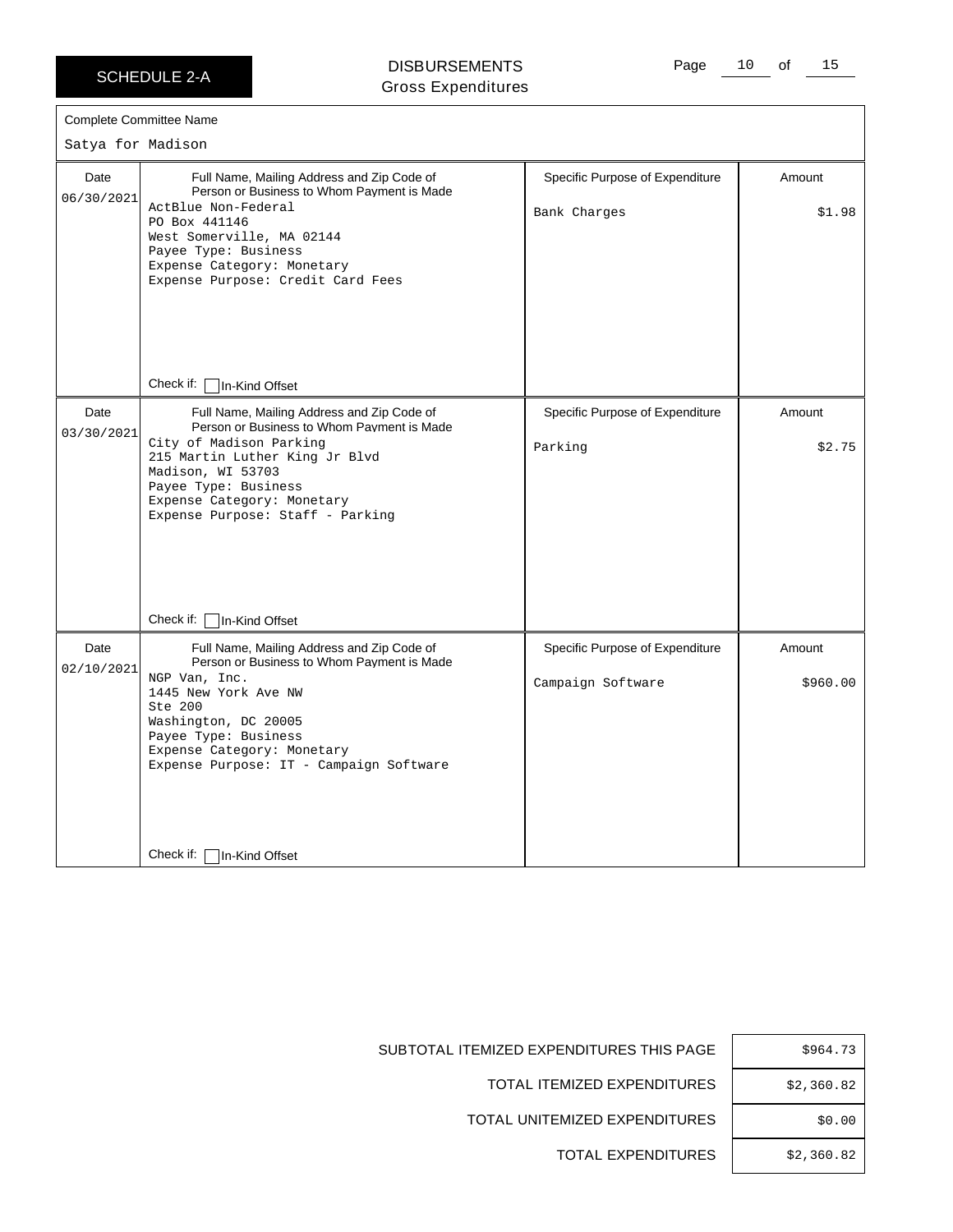#### DISBURSEMENTS Gross Expenditures

Page 11 of 15

|                    | <b>Complete Committee Name</b>                                                                                                                                                                                                                  |                                                 |                   |
|--------------------|-------------------------------------------------------------------------------------------------------------------------------------------------------------------------------------------------------------------------------------------------|-------------------------------------------------|-------------------|
| Satya for Madison  |                                                                                                                                                                                                                                                 |                                                 |                   |
| Date<br>05/24/2021 | Full Name, Mailing Address and Zip Code of<br>Person or Business to Whom Payment is Made                                                                                                                                                        | Specific Purpose of Expenditure                 | Amount            |
|                    | NGP Van, Inc.<br>1445 New York Ave NW<br>Ste 200<br>Washington, DC 20005<br>Payee Type: Business<br>Expense Category: Monetary<br>Expense Purpose: IT - Campaign Software                                                                       | Campaign Software                               | \$960.00          |
|                    | Check if:<br>In-Kind Offset                                                                                                                                                                                                                     |                                                 |                   |
| Date<br>01/04/2021 | Full Name, Mailing Address and Zip Code of<br>Person or Business to Whom Payment is Made                                                                                                                                                        | Specific Purpose of Expenditure                 | Amount            |
|                    | Paya<br>12120 Sunset Hills Rd<br>Ste 500<br>Reston, VA 20190<br>Payee Type: Business<br>Expense Category: Monetary<br>Expense Purpose: Bank Charges                                                                                             | Bank Charges                                    | \$4.73            |
|                    | Check if:<br>In-Kind Offset                                                                                                                                                                                                                     |                                                 |                   |
| Date<br>04/02/2021 | Full Name, Mailing Address and Zip Code of<br>Person or Business to Whom Payment is Made<br>Paya<br>12120 Sunset Hills Rd<br>Ste 500<br>Reston, VA 20190<br>Payee Type: Business<br>Expense Category: Monetary<br>Expense Purpose: Bank Charges | Specific Purpose of Expenditure<br>Bank Charges | Amount<br>\$23.16 |
|                    | Check if:<br>In-Kind Offset                                                                                                                                                                                                                     |                                                 |                   |

| \$987.89   |
|------------|
| \$2,360.82 |
| \$0.00     |
| \$2,360.82 |

SUBTOTAL ITEMIZED EXPENDITURES THIS PAGE

TOTAL ITEMIZED EXPENDITURES

TOTAL UNITEMIZED EXPENDITURES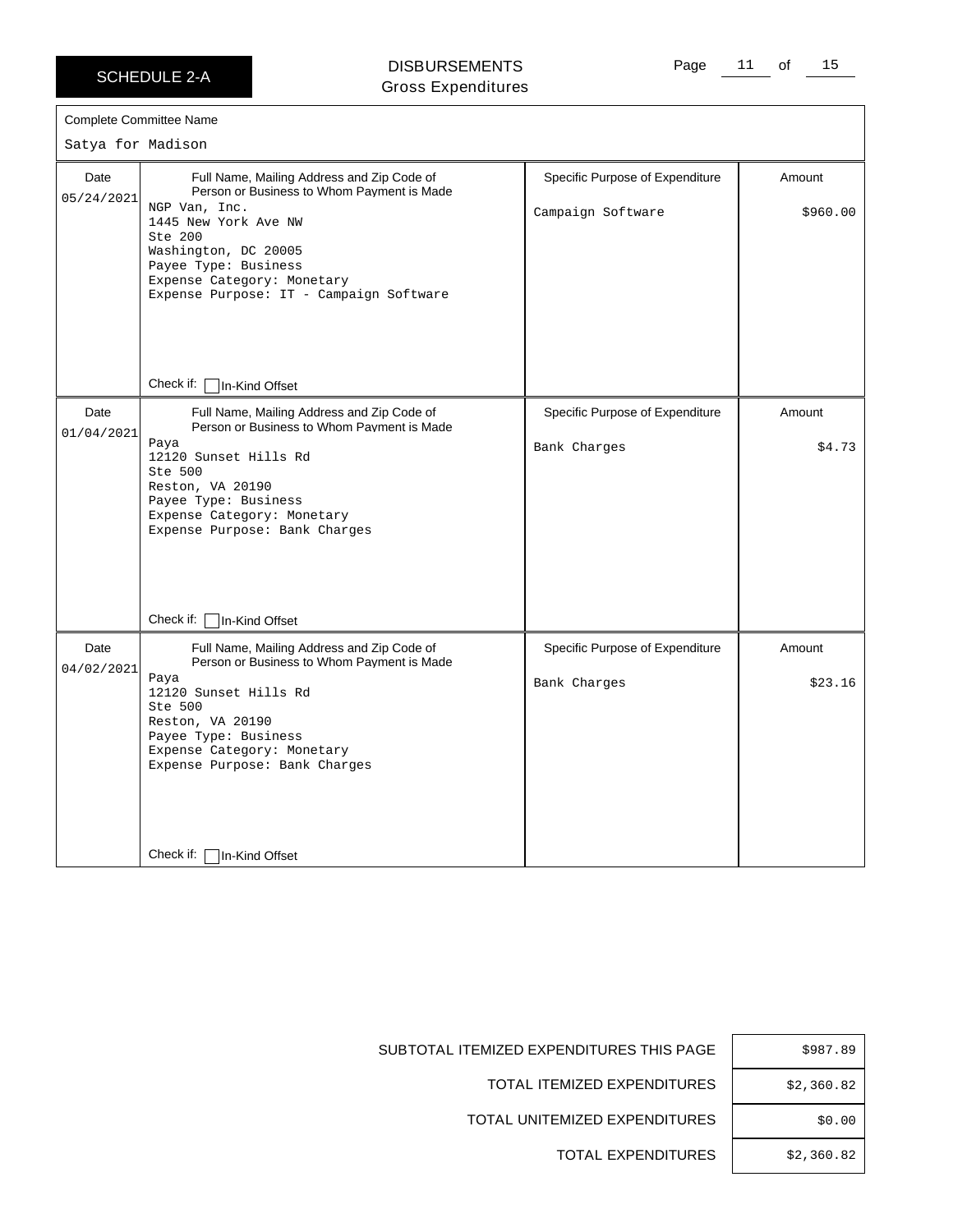$06/02/$ 

 $03/22/$ 

 $03/22/$ 

Check if: □ In-Kind Offset

#### DISBURSEMENTS Gross Expenditures

Page 12 of 15

|                    | <b>Complete Committee Name</b>                                                                                                                                                                                                                            |                                                   |                    |
|--------------------|-----------------------------------------------------------------------------------------------------------------------------------------------------------------------------------------------------------------------------------------------------------|---------------------------------------------------|--------------------|
| Satya for Madison  |                                                                                                                                                                                                                                                           |                                                   |                    |
| Date<br>06/02/2021 | Full Name, Mailing Address and Zip Code of<br>Person or Business to Whom Payment is Made<br>Paya<br>12120 Sunset Hills Rd<br>Ste 500<br>Reston, VA 20190<br>Payee Type: Business<br>Expense Category: Monetary<br>Expense Purpose: Bank Charges           | Specific Purpose of Expenditure<br>Bank Charges   | Amount<br>\$22.57  |
|                    | Check if:<br>In-Kind Offset                                                                                                                                                                                                                               |                                                   |                    |
| Date<br>03/22/2021 | Full Name, Mailing Address and Zip Code of<br>Person or Business to Whom Payment is Made<br>Satya Rhodes-Conway<br>2642 Hoard St<br>Madison, WI 53704<br>Payee Type: Individual<br>Expense Category: Monetary<br>Expense Purpose: Administrative Expenses | Specific Purpose of Expenditure<br>Loan repayment | Amount<br>\$186.92 |
|                    | Check if:<br>In-Kind Offset                                                                                                                                                                                                                               |                                                   |                    |
| Date<br>03/22/2021 | Full Name, Mailing Address and Zip Code of<br>Person or Business to Whom Payment is Made<br>Satya Rhodes-Conway<br>2642 Hoard St<br>Madison, WI 53704<br>Payee Type: Individual<br>Expense Category: Monetary<br>Expense Purpose: Administrative Expenses | Specific Purpose of Expenditure<br>Loan repayment | Amount<br>\$103.50 |

| <b>THIS PAGE</b> | \$312.99   |
|------------------|------------|
| ENDITURES        | \$2,360.82 |
| ENDITURES        | \$0.00     |
| ENDITURES        | \$2,360.82 |

SUBTOTAL ITEMIZED EXPENDITURES

TOTAL ITEMIZED EXPE

TOTAL UNITEMIZED EXPE

TOTAL EXPE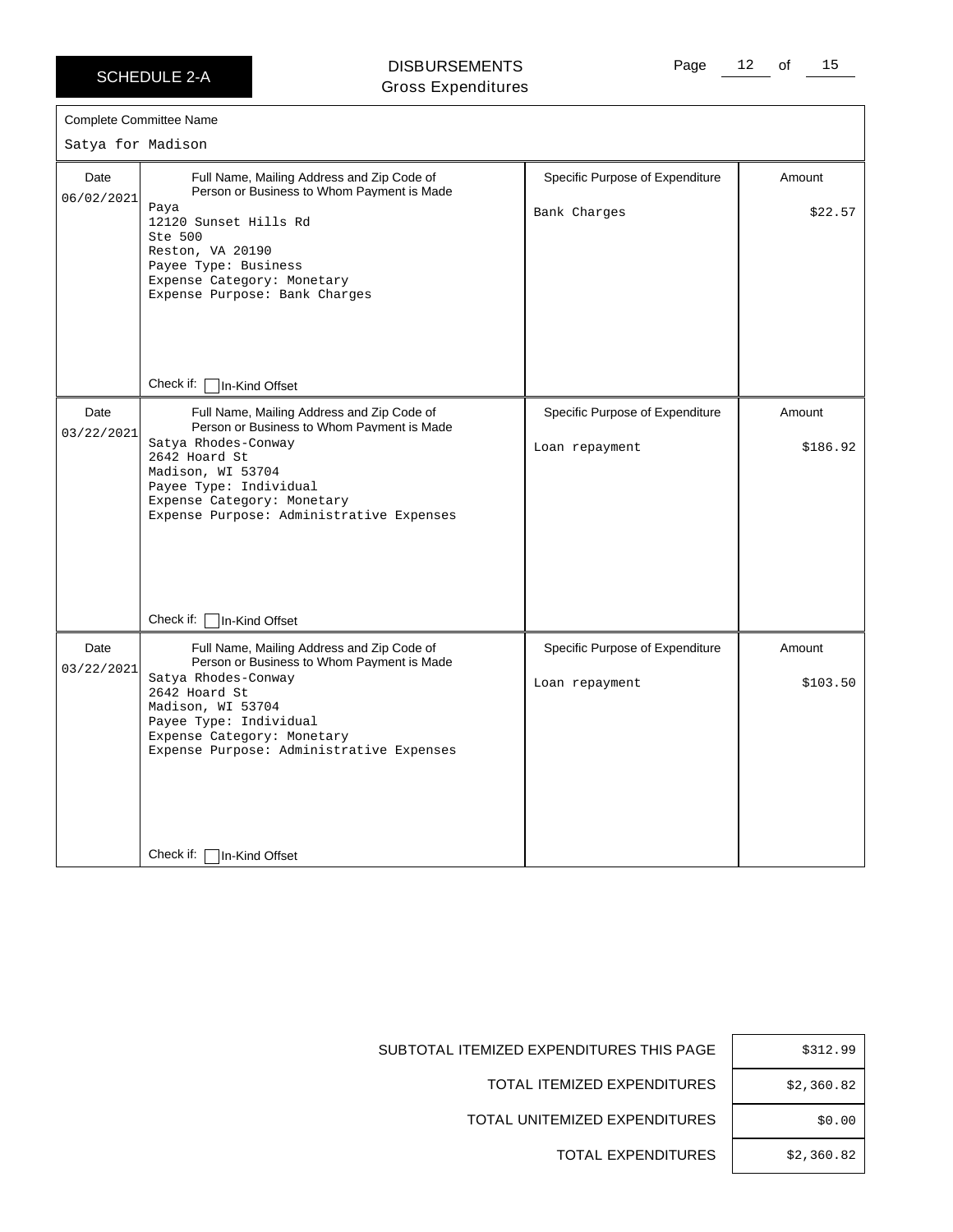#### DISBURSEMENTS Gross Expenditures

| Satya for Madison  | <b>Complete Committee Name</b>                                                                                                                                                                                                             |                                                 |                   |
|--------------------|--------------------------------------------------------------------------------------------------------------------------------------------------------------------------------------------------------------------------------------------|-------------------------------------------------|-------------------|
| Date<br>04/30/2021 | Full Name, Mailing Address and Zip Code of<br>Person or Business to Whom Payment is Made<br>Summit Credit Union<br>PO Box 8046<br>Madison, WI 53708<br>Payee Type: Business<br>Expense Category: Monetary<br>Expense Purpose: Bank Charges | Specific Purpose of Expenditure<br>Bank Charges | Amount<br>\$5.00  |
|                    | Check if:<br>In-Kind Offset                                                                                                                                                                                                                |                                                 |                   |
| Date<br>01/28/2021 | Full Name, Mailing Address and Zip Code of<br>Person or Business to Whom Payment is Made<br>Wix.Com, Inc.<br>New York, NY<br>Payee Type: Business<br>Expense Category: Monetary<br>Expense Purpose: Administrative Expenses                | Specific Purpose of Expenditure<br>wix.com      | Amount<br>\$19.90 |
|                    | Check if:<br>In-Kind Offset                                                                                                                                                                                                                |                                                 |                   |
| Date<br>06/28/2021 | Full Name, Mailing Address and Zip Code of<br>Person or Business to Whom Payment is Made<br>Wix.Com, Inc.<br>New York, NY<br>Payee Type: Business<br>Expense Category: Monetary<br>Expense Purpose: Administrative Expenses                | Specific Purpose of Expenditure<br>wix.com      | Amount<br>\$19.90 |
|                    | Check if:<br>In-Kind Offset                                                                                                                                                                                                                |                                                 |                   |

| Е | \$44.80    |
|---|------------|
| S | \$2,360.82 |
| S | \$0.00     |
| S | \$2,360.82 |

SUBTOTAL ITEMIZED EXPENDITURES THIS PAGE

TOTAL ITEMIZED EXPENDITURES

TOTAL UNITEMIZED EXPENDITURES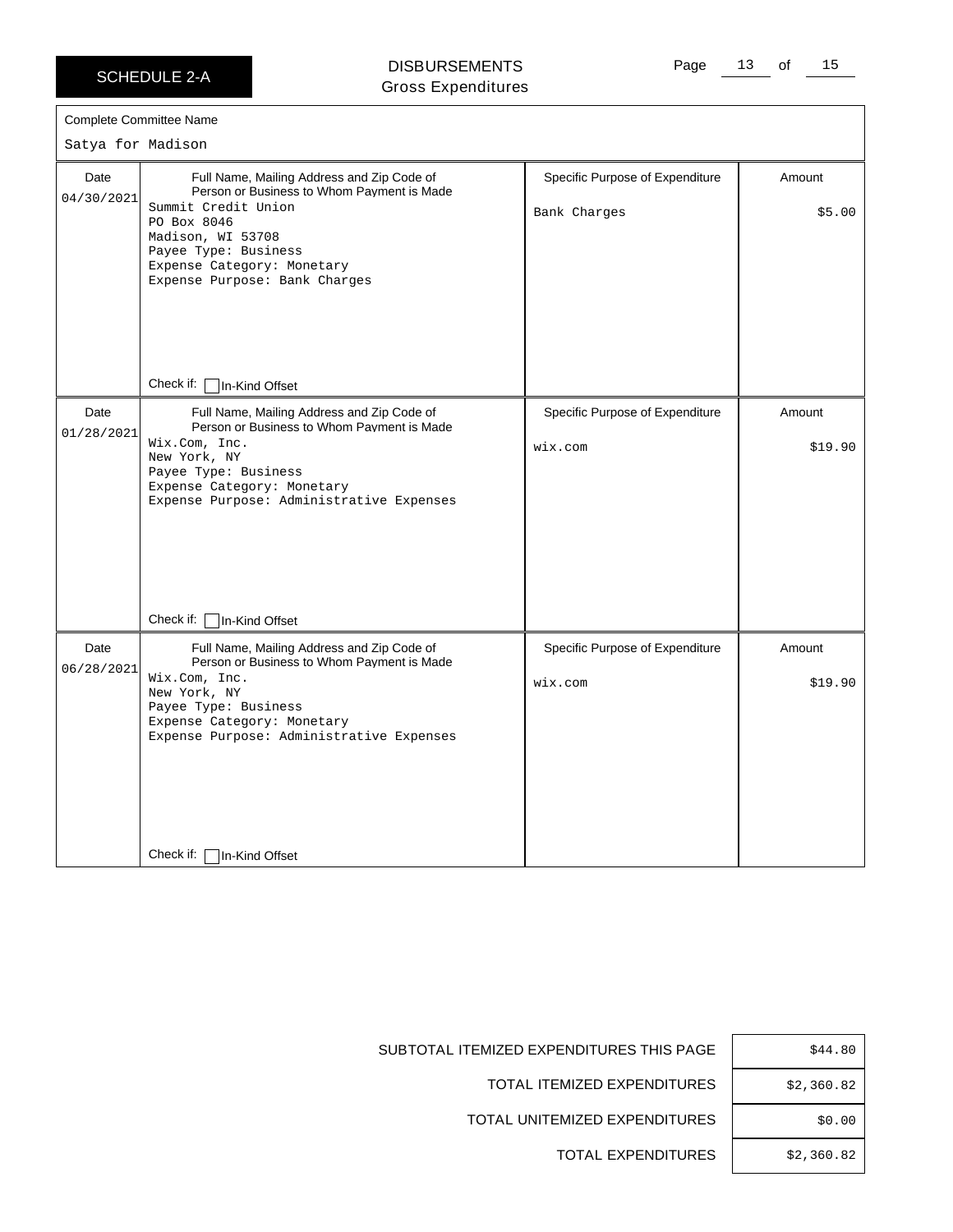### Loans Individual, Committee or Commercial ADDITIONAL DISCLOSURE

Page 14 of 15

#### Complete Committee Name

Satya for Madison

Instructions for completing schedules are on the back of each schedule.

| Full Name, Mailing Address and Zip Code of Loan Source                                |            | Outstanding<br><b>Obligations Beginning</b><br>of This Period | New Loans<br><b>This Period</b> | Cumulative<br><b>Payment This</b><br>Period | Outstanding<br>Obligations End of<br><b>This Period</b> |
|---------------------------------------------------------------------------------------|------------|---------------------------------------------------------------|---------------------------------|---------------------------------------------|---------------------------------------------------------|
| Satya Rhodes-Conway<br>Date<br>2642 Hoard St<br>04/26/2018 Madison, WI 53704          |            | \$1,000.00]                                                   | \$0.00                          | \$290.42                                    | \$709.58                                                |
| List All Endorsers or Guarantors (if any)                                             |            |                                                               |                                 |                                             |                                                         |
| Full Name, Mailing Address and Zip Code of Guarantor                                  | Occupation |                                                               |                                 |                                             |                                                         |
|                                                                                       |            | Amount Guaranteed Outstanding                                 |                                 |                                             |                                                         |
| Full Name, Mailing Address and Zip Code of Loan Source<br>Satya Rhodes-Conway<br>Date |            | Outstanding<br><b>Obligations Beginning</b><br>of This Period | New Loans<br><b>This Period</b> | Cumulative<br>Payment This<br>Period        | Outstanding<br>Obligations End of<br><b>This Period</b> |
| 2642 Hoard St<br>Madison, WI 53704<br>01/31/2019                                      |            | \$1,000.00]                                                   | \$0.00                          | \$0.00                                      | \$1,000.00]                                             |
| List All Endorsers or Guarantors (if any)                                             |            |                                                               |                                 |                                             |                                                         |
| Full Name, Mailing Address and Zip Code of Guarantor                                  | Occupation |                                                               |                                 |                                             |                                                         |
|                                                                                       |            | Amount Guaranteed Outstanding                                 |                                 |                                             |                                                         |
| Full Name, Mailing Address and Zip Code of Loan Source<br>Satya Rhodes-Conway<br>Date |            | Outstanding<br><b>Obligations Beginning</b><br>of This Period | New Loans<br><b>This Period</b> | Cumulative<br><b>Payment This</b><br>Period | Outstanding<br>Obligations End of<br><b>This Period</b> |
| 2642 Hoard St<br>03/14/2019 Madison, WI 53704                                         |            | \$76.68                                                       | \$0.00                          | \$0.00                                      | \$76.68                                                 |
| List All Endorsers or Guarantors (if any)                                             |            |                                                               |                                 |                                             |                                                         |
| Full Name, Mailing Address and Zip Code of Guarantor                                  | Occupation |                                                               |                                 |                                             |                                                         |
|                                                                                       |            | Amount Guaranteed Outstanding                                 |                                 |                                             |                                                         |

SUBTOTAL OUTSTANDING LOANS THIS PAGE  $\Big|$  \$1,786.26